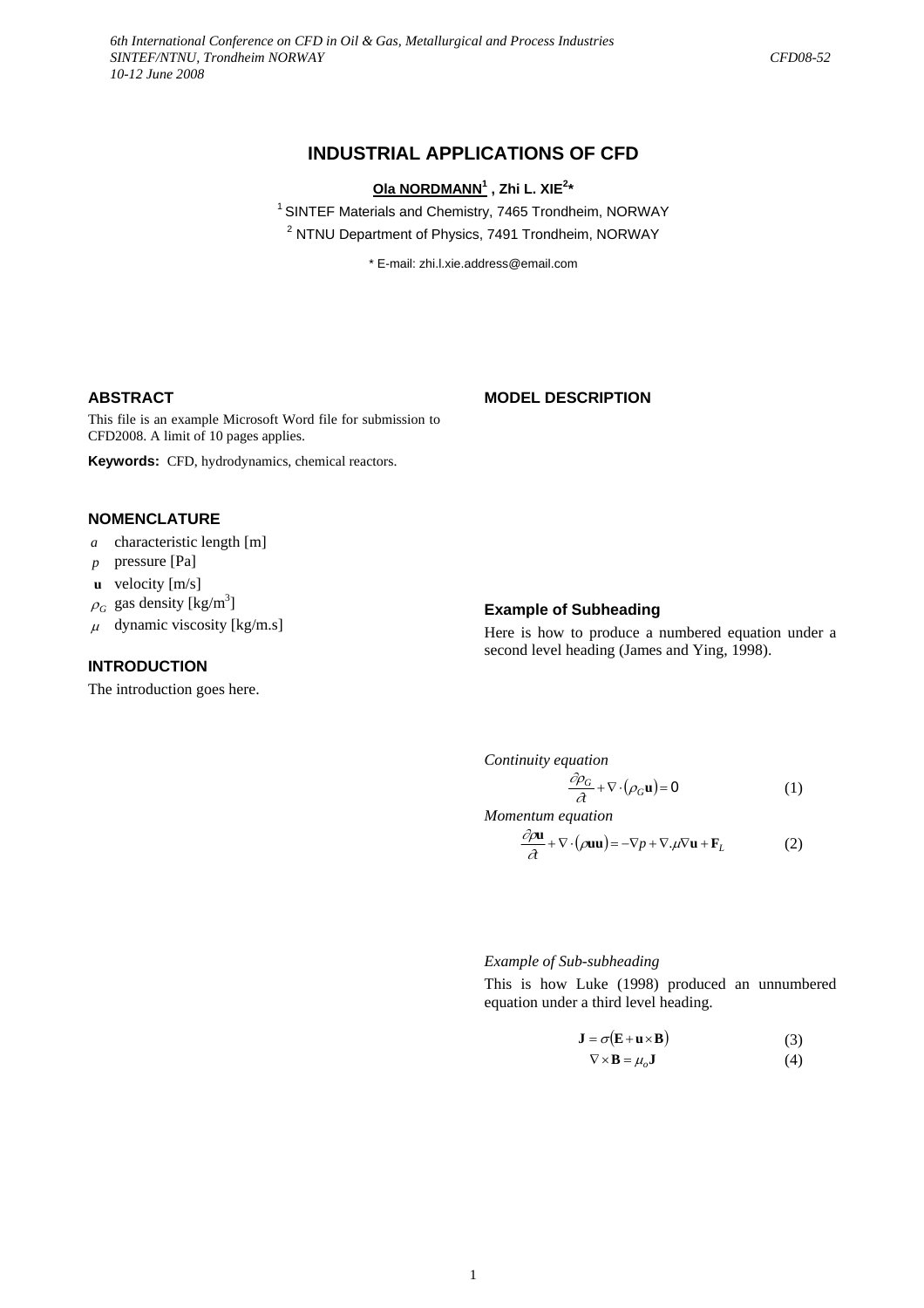

Figure 1: Schematic diagram of geometry.

# **RESULTS**

Here is an example of a table which has been fitted into two-column format.

| CFD<br>Run  | $\omega$ | $N_D$ | $\chi_{\alpha}/\chi_{\beta}$ | a<br>$b_{\cdot}$ | $\Gamma_{\alpha}$ | $\Gamma_{\beta}$ |
|-------------|----------|-------|------------------------------|------------------|-------------------|------------------|
| First α     |          |       |                              |                  |                   |                  |
| AA01        | 0.0391   | 0.820 | 0.9469                       | 0.041            | 0203              | 0.123            |
| AA02        | 0.8741   | 0.553 | 0.9528                       | 0.399            | 7215              | 0.283            |
| AA03        | 0.3654   | 0.958 | 0.5304                       | 0.807            | 3049              | 0.350            |
| AA04        | 0.8548   | 0.203 | 0.8170                       | 0.332            | 0561              | 0.556            |
| AA05        | 0.8676   | 0.215 | 0.7895                       | 0.509            | 9207              | 0.123            |
| AA06        | 0.1763   | 0.409 | 0.0698                       | 0.995            | 7991              | 0.123            |
| First β     |          |       |                              |                  |                   |                  |
| <b>BA11</b> | 0.9654   | 0.443 | 0.5503                       | 0.927            | 9257              | 0.284            |
| <b>BA12</b> | 0.6548   | 0.191 | 0.5146                       | 0.337            | 3357              | 0.042            |
| <b>BA13</b> | 0.9476   | 0.535 | 0.2801                       | 0.939            | 9389              | 0.108            |
| <b>BA14</b> | 0.3063   | 0.071 | 0.3640                       | 0.454            | 4534              | 0.896            |
| <b>BA15</b> | 0.3982   | 0.091 | 0.9544                       | 0.521            | 7331              | 0.911            |
| <b>BA16</b> | 0.9734   | 0.161 | 0.0897                       | 0.388            | 1144              | 0.144            |
| <b>BA17</b> | 0.8912   | 0.123 | 0.4564                       | 0.198            | 7744              | 0.912            |
| <b>BA18</b> | 0.2312   | 0.723 | 0.0218                       | 0.120            | 6612              | 0.893            |
| <b>BA19</b> | 0.1243   | 0.107 | 0.8490                       | 1.289            | 2859              | 0.698            |

**Table 1**: Modelling conditions.

## **CONCLUSION**

Conclusion goes here.